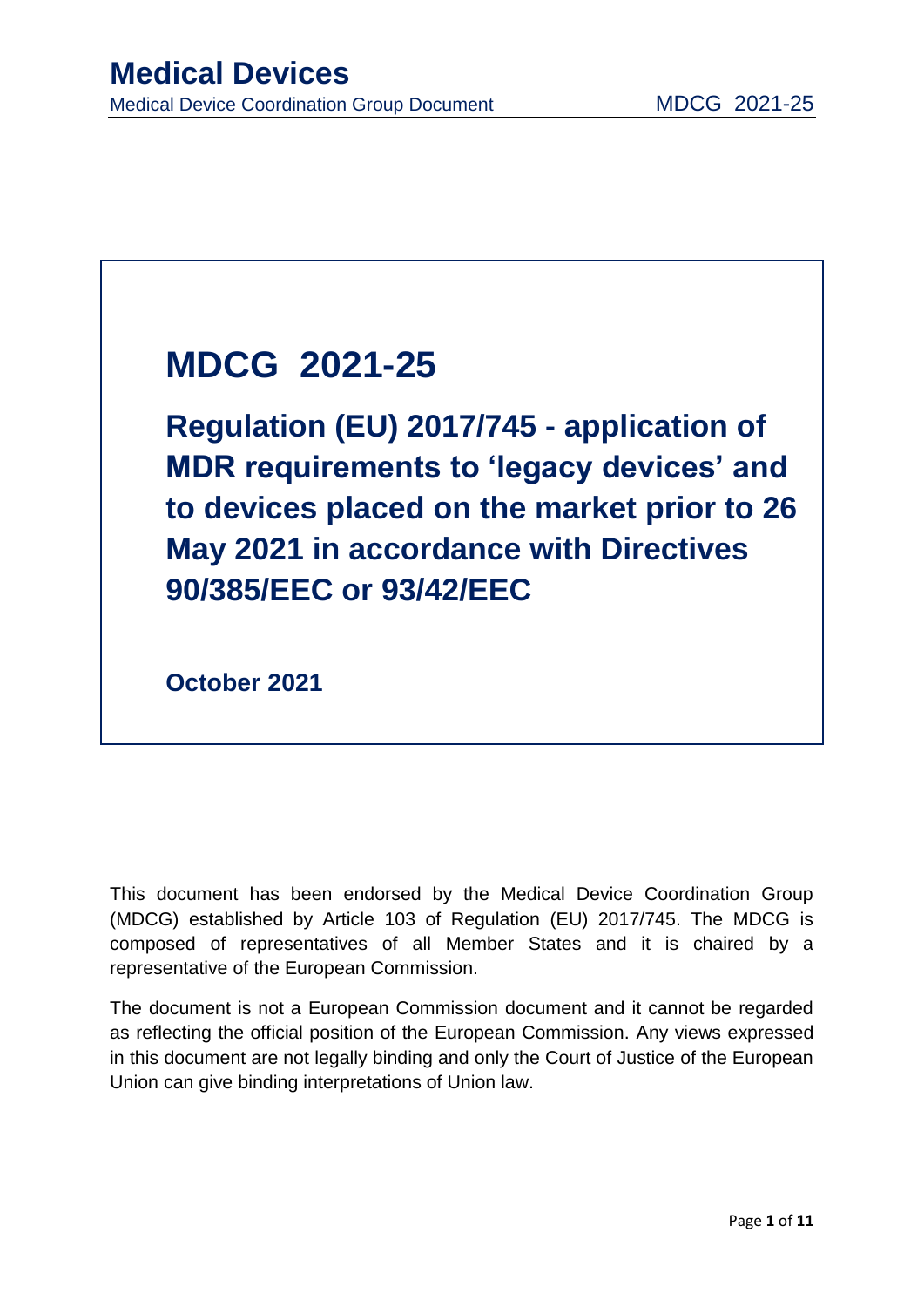#### **Preface**

At its meeting on 27/28 May 2021, the MDCG set up an *ad hoc* task-force regarding the application of transitional provisions laid down in Article 120(3) of Regulation (EU) 2017/745 (MDR) and the consequential application of MDR requirements to 'legacy devices' and to devices placed on the market prior to 26 May 2021 in accordance with Directives 90/385/EEC or 93/42/EEC.

The report of the MDCG *ad hoc* task-force on transitional provisions was endorsed by the MDCG by written procedure held from 23 August to 10 September 2021.

The report of the task-force has been forwarded to all MDCG working groups to orientate the development of specific guidance documents where the application of the transitional provisions laid down in Article 120(3) of Regulation (EU) 2017/745 is relevant.

At its meeting on 19 October 2021, the MDCG agreed to publish the task-force report as MDCG guidance.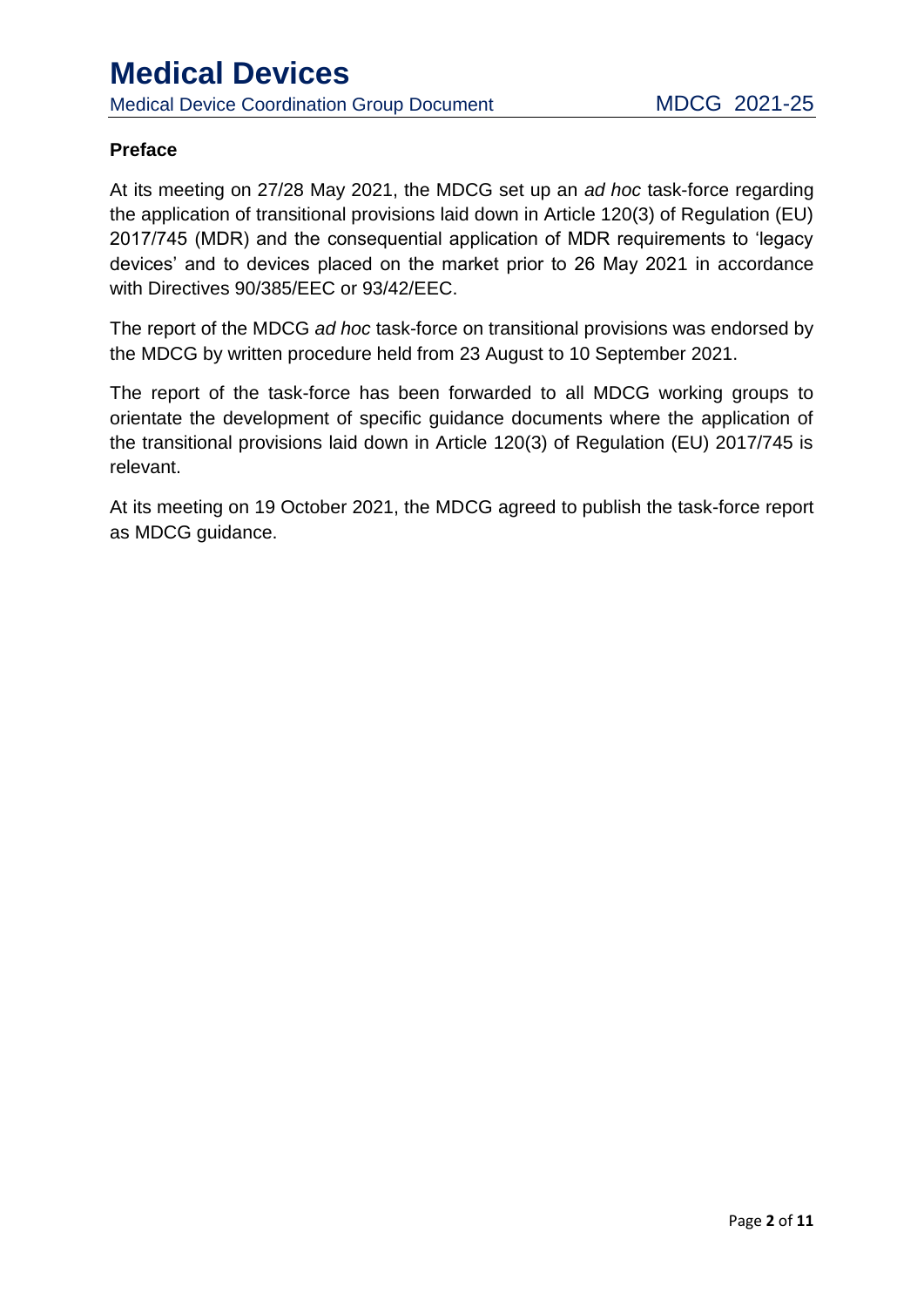#### **Report of the MDCG** *ad hoc* **task-force on transitional provisions ('legacy devices' and 'old' devices)**

#### **I. Mandate of task-force and process**

Having regard to the discussions under agenda item 2.2. of the MDCG meeting on 27/28 May 2021 on "*application of MDR requirements to 'legacy devices' and to devices placed on the market prior to 26 May 2021 in accordance with Directives 90/385/EEC or 93/42/EEC*", the MDCG set up an *ad hoc* task-force to further discuss this topic in order to quickly find a solution that is legally defendable and pragmatic. The outcome should guide the ongoing work on guidance documents, such as on PSUR and notified bodies' appropriate surveillance.

MDCG members from BE, DE, DK, ES, FR, IE, IT, PL, RO and SE nominated participants to the task-force. The task-force met by video-conference on 16 and 30 June 2021.

Discussions were divided in three parts:

- Application of requirements set out in Chapter VII of Regulation (EU) 2017/745 on medical devices (MDR) to 'legacy devices'
- $\triangleright$  Application of other MDR requirements to 'legacy devices'
- $\triangleright$  Application of MDR requirements to 'old' devices

With this document, the task-force reports back to the MDCG about its position on the applicability of MDR requirements to 'legacy devices' and 'old' devices. The annex contains a non-exhaustive table illustrating MDR requirements that should apply to 'legacy devices'.

#### **II. Legal provisions and terminology**

#### **Article 120(3) of Regulation 2017/745 (MDR)**

*By way of derogation from Article 5 of this Regulation, a device which is a class I device pursuant to Directive 93/42/EEC, for which the declaration of conformity was drawn up prior to 26 May 2021 and for which the conformity assessment procedure pursuant to this Regulation requires the involvement of a notified body, or which has a certificate that was issued in accordance with Directive 90/385/EEC or Directive 93/42/EEC and that is valid by virtue of paragraph 2 of this Article, may be placed on the market or put into service until 26 May 2024, provided that from 26 May 2021 it continues to comply with either of those Directives, and provided there are no significant changes in the design and intended purpose. However, the requirements of this Regulation relating to post-market surveillance, market surveillance, vigilance,*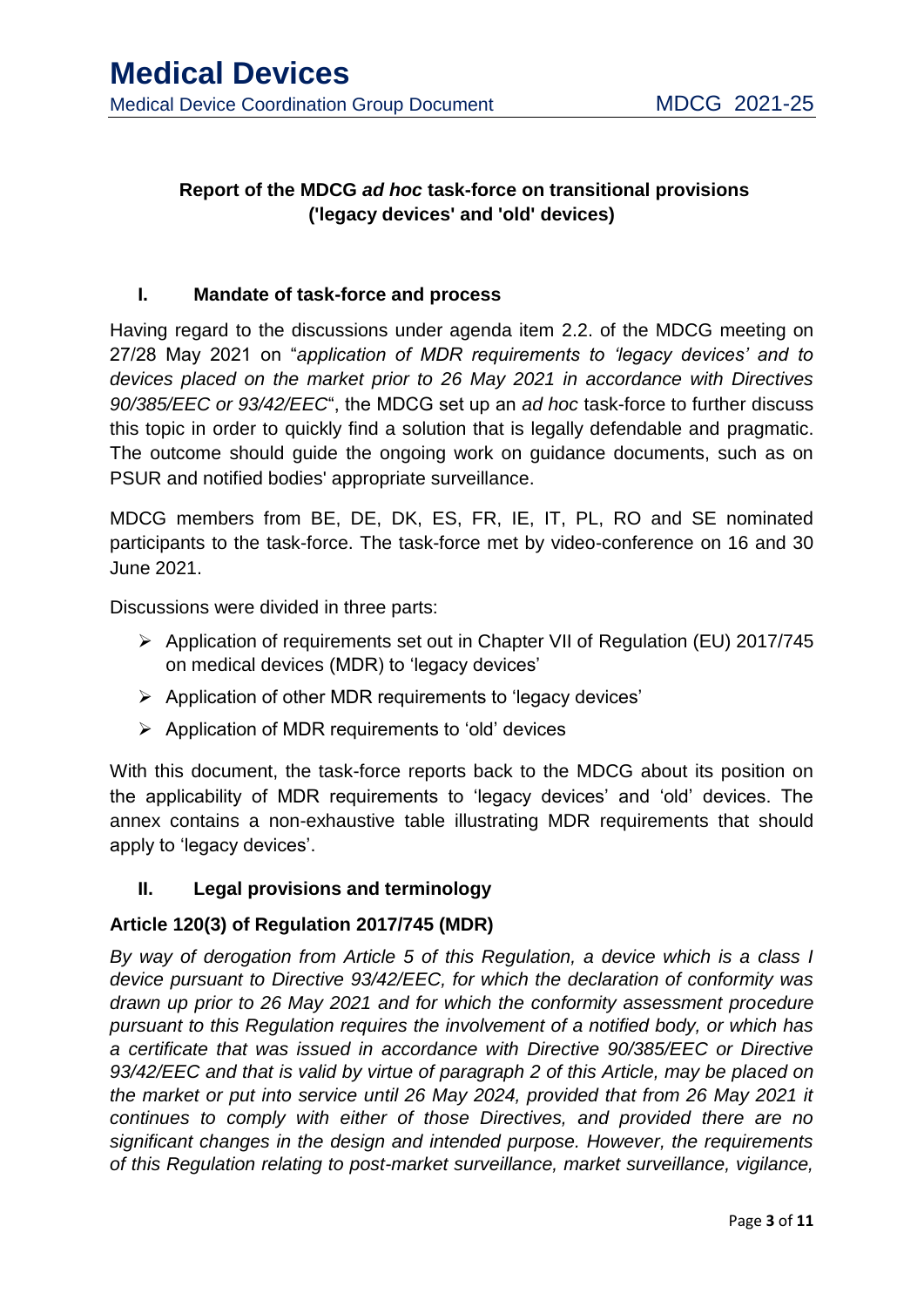Medical Device Coordination Group Document MDCG 2021-25

*registration of economic operators and of devices shall apply in place of the corresponding requirements in those Directives.* 

*Without prejudice to Chapter IV and paragraph 1 of this Article, the notified body that issued the certificate referred to in the first subparagraph shall continue to be responsible for the appropriate surveillance in respect of all of the applicable requirements relating to the devices it has certified.*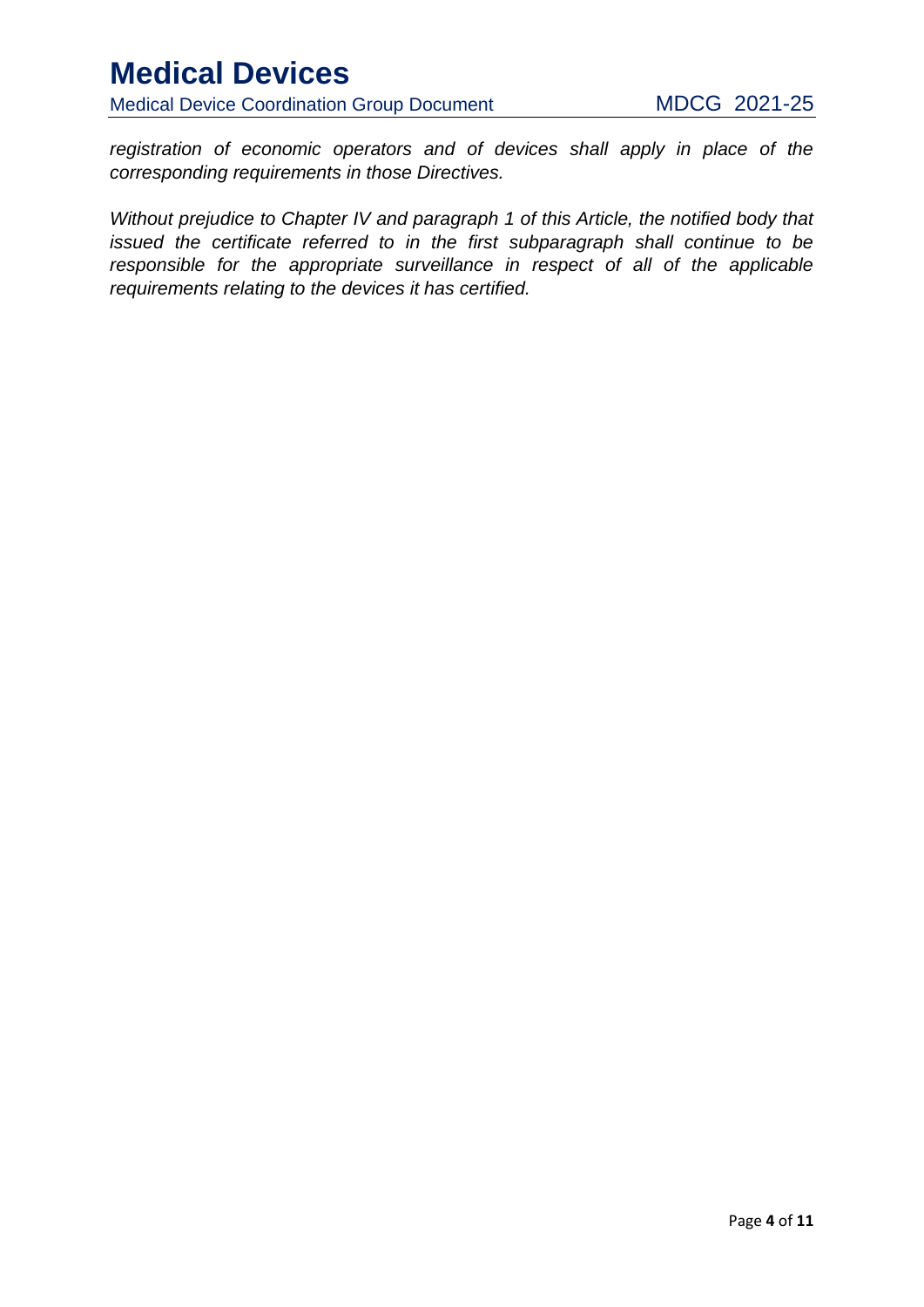#### **Terminology<sup>1</sup>**

**Legacy devices** should be understood as devices, which, in accordance with Article 120(3) of the MDR, are placed on the market after the MDR's date of application (DoA) and until 26 May 2024 if certain conditions are fulfilled. Those devices can be:

- $\triangleright$  devices which are class I devices under Directive 93/42/EEC (MDD), for which an EC declaration of conformity was drawn up prior to 26 May 2021 and for which the conformity assessment procedure under the MDR requires the involvement of a notified body;
- $\triangleright$  devices covered by a valid EC certificate issued in accordance with Directive 90/385/EEC (AIMDD) or the MDD prior to 26 May 2021.

**'Old' devices** are those devices that were placed on the market before 26 May 2021 in accordance with the AIMDD or the MDD or in accordance with the applicable rules before the Directives had entered into force.

**MDR devices** are those that are placed on the market as being in conformity with the MDR other than 'legacy devices'.

It should be recalled that the concept of 'placing on the market' refers to each individual product, not to a type of product<sup>2</sup>.

#### **III. Position of the task-force**

#### **1. Application of requirements set out in Chapter VII of the MDR on postmarket surveillance, market surveillance and vigilance to 'legacy devices'**

The task-force has come to the following position:

- $\circ$  in accordance with Article 120(3), 1<sup>st</sup> subparagraph, MDR all relevant requirements set out in Chapter VII of the MDR on post-market surveillance, market surveillance and vigilance apply to 'legacy devices':
- o the appropriate surveillance regarding 'legacy devices' by notified bodies in accordance with Article 120(3),  $2<sup>nd</sup>$  subparagraph, MDR, essentially is a continuation of the previous surveillance activities under the MDD/AIMDD, as notified bodies designated under the MDD/AIMDD are not designated to conduct assessments under the MDR;
- o in the framework of their surveillance activities, notified bodies shall take into account that new requirements apply to manufacturers resulting from the transitional provisions;
- o there needs to be flexibility as regards notified bodies' involvement when reviewing applicable requirements as part of their 'appropriate surveillance', as the notified bodies responsible for the appropriate surveillance in accordance

**<sup>.</sup>** 1 The terminology of 'legacy devices' and 'old devices' is in line with existing MDCG guidance such as [MDCG-2021-13 rev.1](https://ec.europa.eu/health/sites/default/files/md_sector/docs/md_mdcg_2021-13_q-a-actor_registr_eudamed_en.pdf)

<sup>2</sup> See Article 2(28) MDR and section 2.3. of the Commission Notice - [The 'Blue Guide' on the](file:///C:/Users/BISCHPT/Downloads/OJ_C_2016_272_FULL_EN_TXT%20(2).pdf)  [implementation of EU products rules 2016,](file:///C:/Users/BISCHPT/Downloads/OJ_C_2016_272_FULL_EN_TXT%20(2).pdf) OJ C 272, 26.7.2016, p. 1.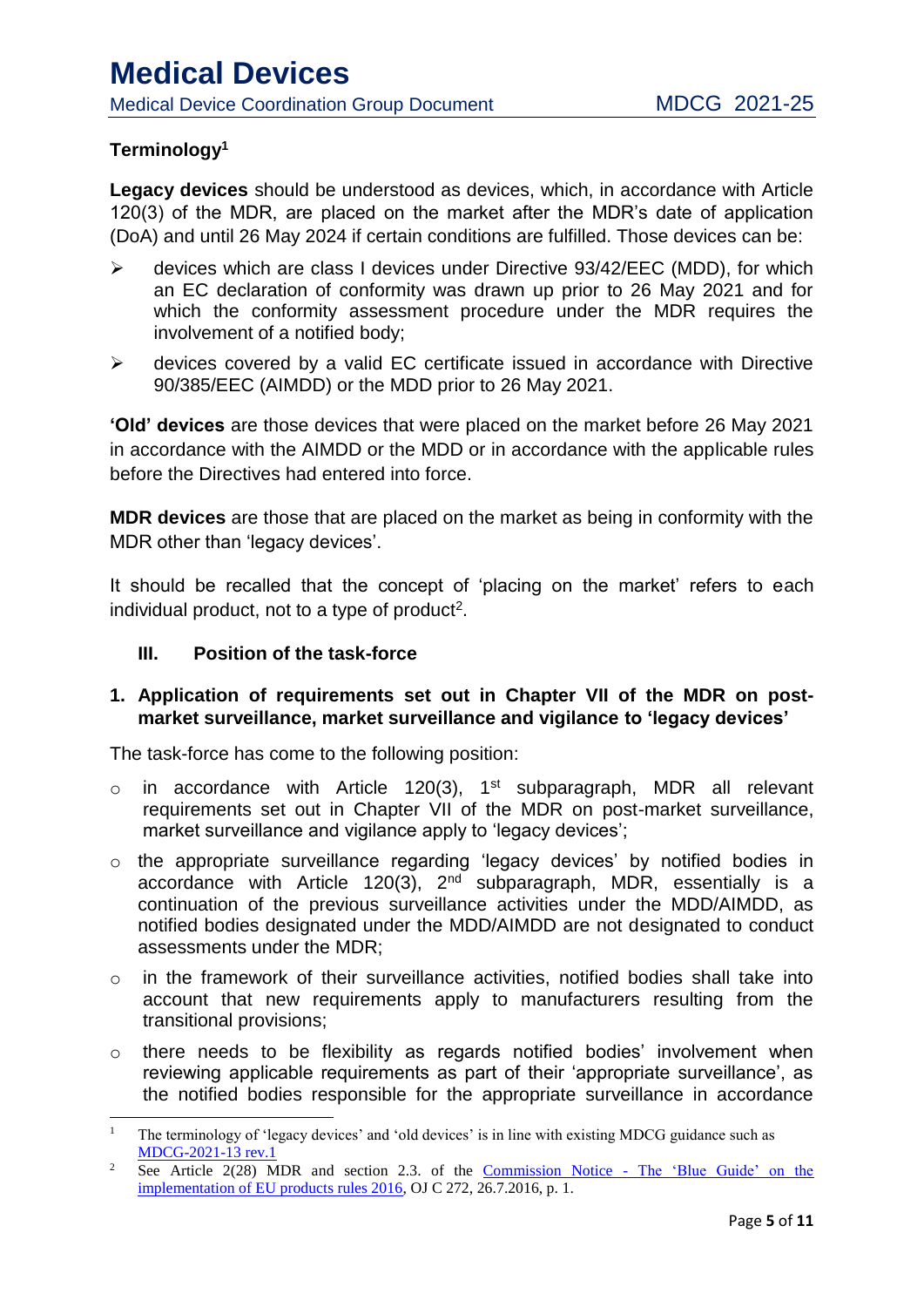Medical Device Coordination Group Document MDCG 2021-25

with Article 120(3), 2<sup>nd</sup> subparagraph, MDR are not notified bodies involved in the conformity assessment procedure in accordance with Article 52 MDR;

 $\circ$  'legacy devices' are subject to the requirements laid down in Article 85 or Article 86 based on their classification in accordance with the MDD. A possible change of their risk class under the MDR should not be taken into account during the transition period. Active implantable devices subject to the AIMDD should be considered as class III devices for the purpose of applying the relevant MDR requirements during the transition period.

Specifically with regard to the application of **Article 86 MDR on the periodic safety update report (PSUR)**, the task-force suggests the following way forward:

- o manufacturers of 'legacy devices' are subject to the requirement to draw up and update PSURs in accordance with Article 86 MDR. They need to make the PSURs available to competent authorities on request (outside EUDAMED);
- $\circ$  in the framework of the audit of the manufacturer's approved quality system, notified bodies need to check that the manufacturer has made the necessary adjustments in accordance with new MDR requirements on PMS and vigilance<sup>3</sup> (further guidance to be developed by NBO WG);
- o manufacturers shall make available PSURs to their notified bodies in the framework of surveillance audits (outside EUDAMED) in order to allow the notified body to verify that the approved quality system and design remain compliant with the certificate issued under the MDD or AIMDD;
- o existing contracts between the notified body and the manufacturer should cover surveillance activities to be performed by the notified body during the transition period. Addition of PSURs to the documentation to be provided to notified bodies in the framework of surveillance audits should therefore not justify the amendment of those existing contracts or extra fees;
- o by the end of validity of the certificate issued in accordance with the MDD or AIMDD, or at the latest by the end of the transitional period, the responsibility of notified bodies to carry out the appropriate surveillance in accordance with Article 120(3), 2<sup>nd</sup> subparagraph, MDR, stops. Once 'legacy devices' are certified in accordance with the MDR, the PSURs drawn up during the transitional period should continue to be updated; the PSURs will then have to be communicated to the notified body involved in the conformity assessment procedure set out in Article 52 MDR and, if applicable, reviewed by them in accordance with Article 86 MDR.

#### **2. Application of other MDR requirements to 'legacy devices'**

In addition to the requirements set out in Chapter VII MDR, also other MDR requirements should apply to 'legacy devices', provided that those requirements relate to post-market surveillance, market surveillance, vigilance, registration of economic operators and devices.

<sup>&</sup>lt;sup>3</sup> No full revision of the technical documentation in accordance with Annexes II and III MDR required.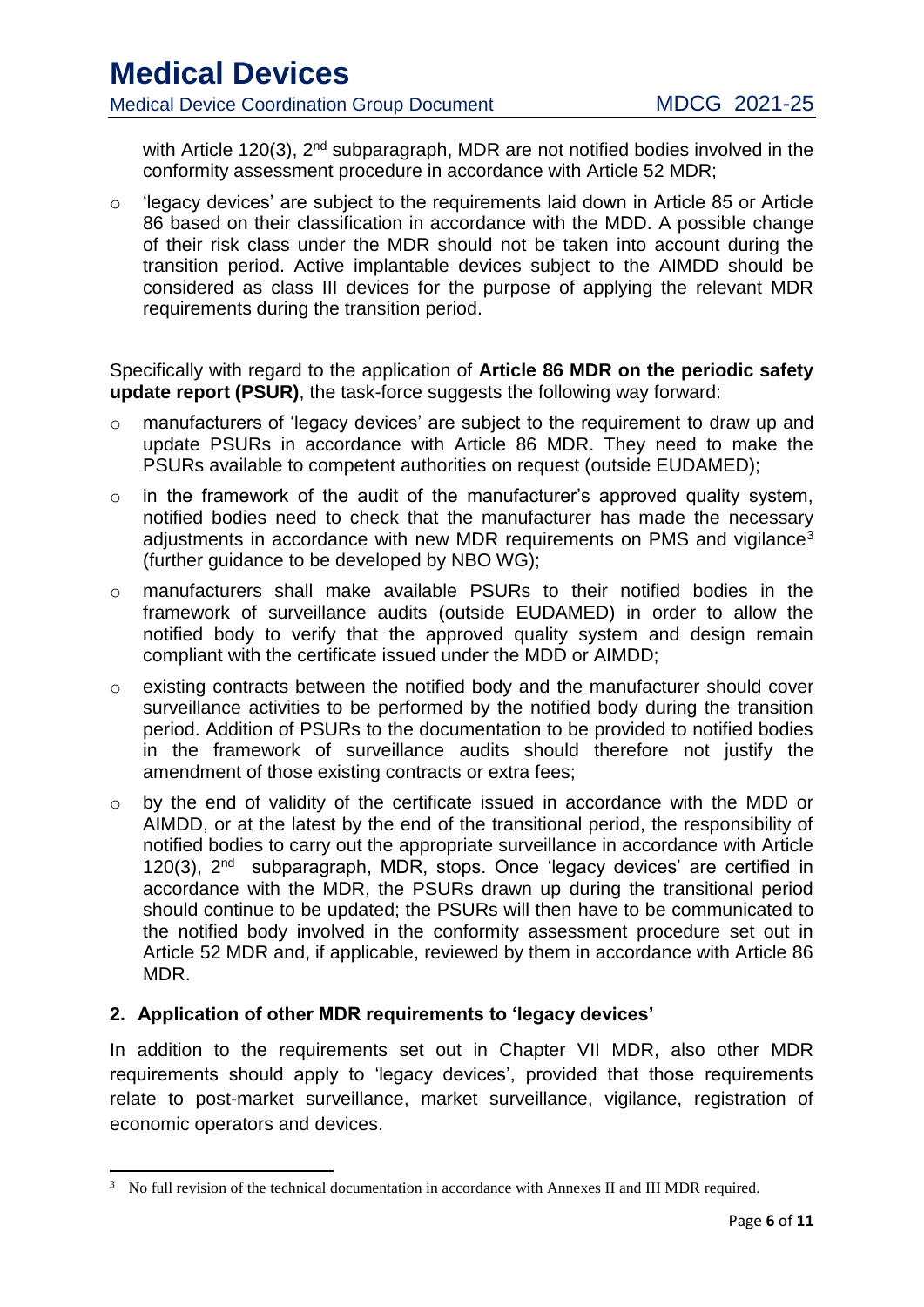### **Medical Devices** Medical Device Coordination Group Document MDCG 2021-25

Such an approach respects the wording of Article 120(3) MDR. At the same time it extends the application of the MDR to those requirements that support a wellfunctioning vigilance and market surveillance system as well as proper registration of economic operators and devices.

Firstly, the general obligations of manufacturers and importers to place only devices on the market that are in conformity with the MDR (Articles 10(1) and 13(1) MDR) apply, whereas for 'legacy devices' conformity with the MDR means conformity with the MDD or AIMDD and the additional requirements in accordance with Article 120(3) MDR. In addition, the obligations of economic operators set out in the following provisions should also apply to economic operators with respect to 'legacy devices'<sup>4</sup>:

- $\triangleright$  for manufacturers: Article 10 (10), (12)-(15);
- $\triangleright$  for authorised representatives<sup>5</sup>: Article 11(3)(c)-(g);
- $\triangleright$  for importers: Article 13(2), 2<sup>nd</sup> subparagraph, (4), (6)-(8), (10);
- $\triangleright$  for distributors: Article 14(2), last subparagraph, (4)-(6).

Based on this approach, further requirements applicable to 'legacy devices' may be identified by the relevant working groups.

MDR requirements that are not related to post-market surveillance, market surveillance, vigilance, registration of economic operators and devices should in principle not apply to economic operators in respect to 'legacy devices'. Examples for provisions not applicable in respect to 'legacy devices' are Article 15, Article 16(3) and (4), Article 18<sup>6</sup>, Article 25<sup>7</sup>, Article 27<sup>8</sup>, Article 32. This is without prejudice to the possibility for economic operators to follow any MDR requirements also for 'legacy devices', especially if they deal with both 'legacy devices' and MDR devices and want to apply the same procedures for all devices.

It appears logical to apply the transition period also to systems and procedure packs consisting only of 'legacy devices' and for which a declaration has been drawn up in accordance with the MDD prior to 26 May 2021. In such cases, Article 22 MDR does not apply. Legal or natural persons combining 'legacy devices' and MDR devices (e.g. class I devices that are not covered by Article 120(3)) are subject to Article 22

<sup>7</sup> Without prejudice to traceability requirements in the supply chain applicable to 'legacy devices' in accordance with other rules such as on market surveillance of goods or the General Product Safety Directive.

**<sup>.</sup>** <sup>4</sup> In all cases, 'conformity with the requirements of this Regulation' shall mean for 'legacy devices' conformity with the MDD or AIMDD and the additional requirements in accordance with Article 120(3) MDR.

<sup>&</sup>lt;sup>5</sup> The requirement that manufacturers not established in the EU shall designate an authorised representative (Article 11(1) MDR) stems already from the AIMDD and MDD and therefore also applies to 'legacy devices'. For the purpose of clearly identifying the relevant competent authority, Article 11(7) should be applied also in respect of 'legacy devices' clarifying that any reference to the competent authority of the Member State in which the manufacturer has its registered place of business shall be understood as a reference to the competent authority of the Member State in which the authorised representative has its registered place of business.

<sup>6</sup> Without prejudice to national rules on implant cards applicable to 'legacy devices'.

<sup>&</sup>lt;sup>8</sup> See in this respect also **MDCG** 2019-5 on registration of legacy devices in Eudamed.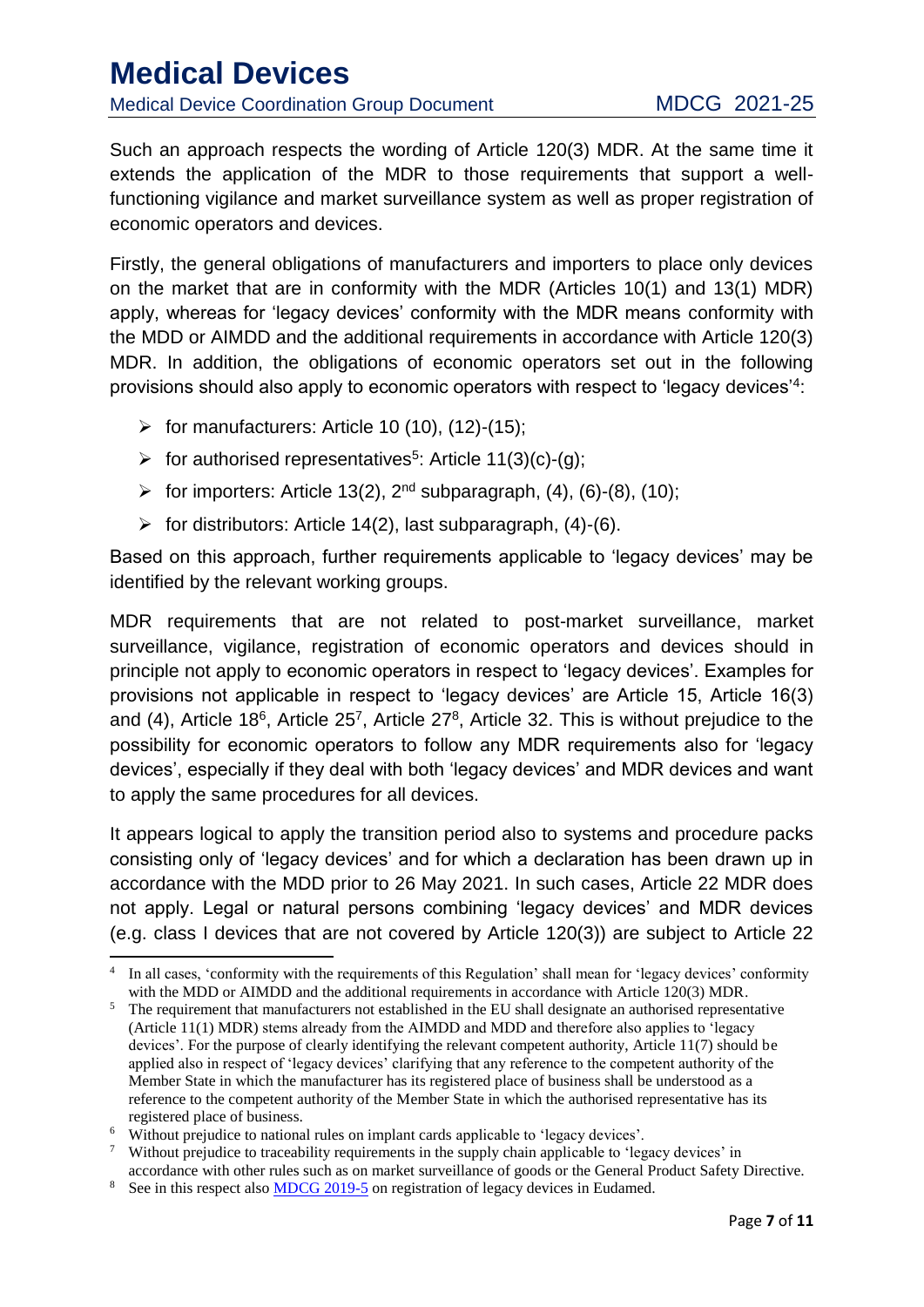MDR, whereas the 'legacy devices' as such included in a system or procedure pack fall under the transitional provisions of Article 120(3) MDR.

#### **3. Application of MDR requirements to devices placed on the market prior to 26 May 2021 ('old' devices)**

The task-force considers that MDR requirements are in principle not applicable to 'old' devices. However, Articles 93 to 100 MDR, which lay down rights and obligations of competent authorities with regard to market surveillance activities, apply also to 'old' devices. This allows competent authorities to check that those devices are in conformity with the rules applicable at the moment when they were placed on the market and to take appropriate measures against non-compliant or unsafe devices.

Practical aspects in relation to market surveillance activities concerning 'old' devices should be clarified in the framework of the Market Surveillance working group.

With regard to the desirability of allowing the reporting of incidents in relation to 'old' devices through EUDAMED in order to avoid different vigilance reporting tools (see in this respect recital 98 MDR), the task-force welcomed the clarification in point 5 of [MDCG 2021-13](https://ec.europa.eu/health/sites/default/files/md_sector/docs/md_mdcg_2021-13_q-a-actor_registr_eudamed_en.pdf)<sup>9</sup>.

#### **IV. Next steps**

**.** 

The task-force invites the MDCG to take note of the proposed solution described above. Unless major objections are raised by the MDCG, the task-force suggests:

- forwarding this report to the relevant MDCG workings groups as orientation to be taken into account for the development of guidance documents and
- publishing this report on the Commission's website in order to inform interested stakeholders.

<sup>9</sup> [MDCG 2021-13 rev.1](https://ec.europa.eu/health/sites/default/files/md_sector/docs/md_mdcg_2021-13_q-a-actor_registr_eudamed_en.pdf) - Questions and answers on obligations and related rules for the registration in EUDAMED of actors other than manufacturers, authorised representatives and importers subject to the obligations of Article 31 MDR and Article 28 IVDR.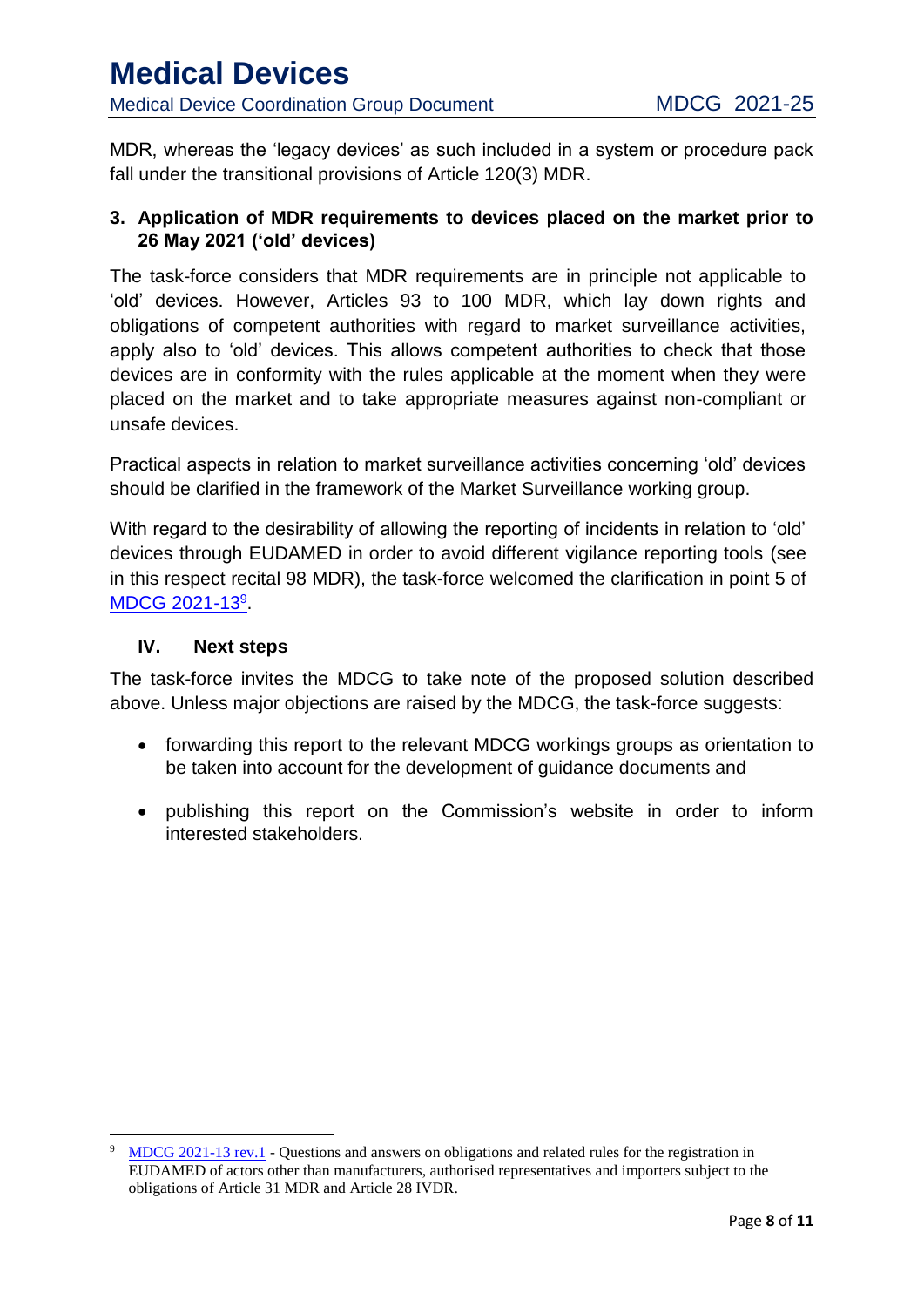Medical Device Coordination Group Document MDCG 2021-25

*Annex - table illustrating MDR requirements applicable or not applicable to 'legacy devices'*

| (non-exnaustive)                                                |                                                                                                                                                                                                                                             |
|-----------------------------------------------------------------|---------------------------------------------------------------------------------------------------------------------------------------------------------------------------------------------------------------------------------------------|
| <b>MDR</b> requirement                                          | Application to 'legacy devices'                                                                                                                                                                                                             |
| Art. 10(10), (12)-(15)                                          | YES (nota bene: 'conformity with the<br>requirements of this Regulation' shall<br>mean for 'legacy devices' conformity<br>with the MDD or AIMDD and the<br>additional requirements in accordance<br>with Article 120(3) MDR)                |
| Art. $11(3)(c)-(g)$                                             | YES (nota bene: 'conformity with the<br>requirements of this Regulation' shall<br>mean for 'legacy devices' conformity<br>with the MDD or AIMDD and the<br>additional requirements in accordance<br>with Article 120(3) MDR)                |
| Art. 11(7)                                                      | <b>YES</b>                                                                                                                                                                                                                                  |
| Art. 13(2), 2 <sup>nd</sup> subparagraph, (4), (6)-(8),<br>(10) | YES (nota bene: 'conformity with the<br>requirements of this Regulation' shall<br>mean for 'legacy devices' conformity<br>with the MDD or AIMDD and the<br>additional requirements in accordance<br>with Article 120(3) MDR)                |
| Art. $14(2)$ , last subparagraph, $(4)-(6)$                     | YES (nota bene: 'conformity with the<br>requirements of this Regulation' shall<br>mean for 'legacy devices' conformity<br>with the MDD or AIMDD and the<br>additional requirements in accordance<br>with Article 120(3) MDR)                |
| Art. 15                                                         | <b>NO</b>                                                                                                                                                                                                                                   |
| Art. $16(3)$ and $(4)$                                          | <b>NO</b>                                                                                                                                                                                                                                   |
| Art. 18                                                         | NO (without prejudice to national rules<br>on implant cards applicable to 'legacy<br>devices')                                                                                                                                              |
| Art. 22                                                         | YES for system or procedure packs<br>combining 'legacy devices' and MDR<br>devices                                                                                                                                                          |
| Art. 25                                                         | NO (without prejudice to traceability<br>requirements in the supply chain<br>applicable to 'legacy devices' in<br>accordance with other rules such as on<br>market surveillance of goods or the<br><b>General Product Safety Directive)</b> |
| Art. 27                                                         | NO (See in this respect also <b>MDCG</b><br>2019-5 on registration of legacy devices<br>in Eudamed)                                                                                                                                         |

*(non-exhaustive)*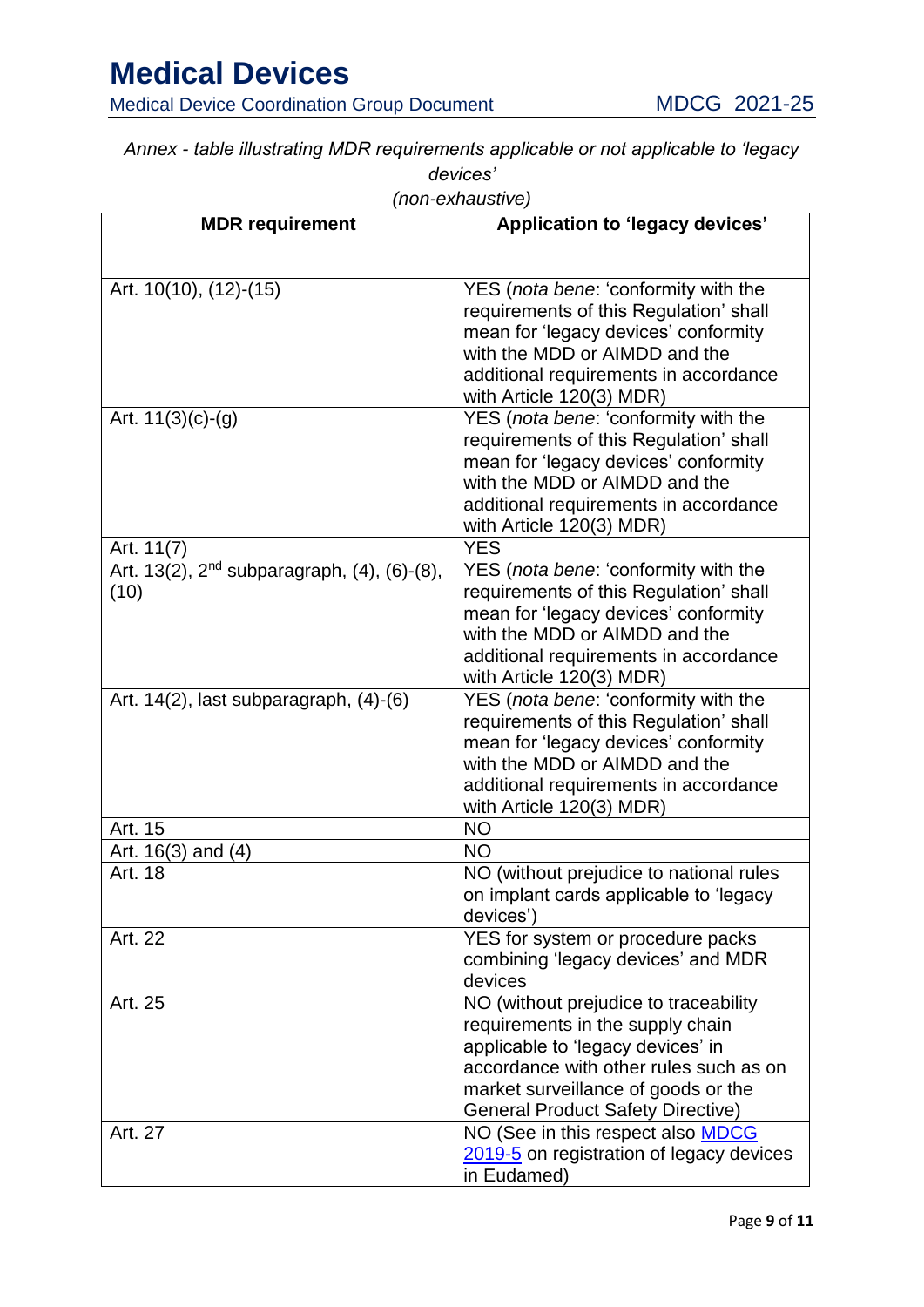Medical Device Coordination Group Document MDCG 2021-25

| Art. 29 – registration of devices                   | In principle YES, but in the absence of<br>EUDAMED's full functionality, specific<br>transitional provisions apply in<br>accordance with Art. $122$ , $123(3)(d)(e)$<br>MDR <sup>10</sup>                                            |
|-----------------------------------------------------|--------------------------------------------------------------------------------------------------------------------------------------------------------------------------------------------------------------------------------------|
| Art. 31 – registration of economic<br>operators     | In principle YES, but in the absence of<br>EUDAMED's full functionality, specific<br>transitional provisions apply in<br>accordance with Art. 122, $123(3)(d)(e)$<br>MDR <sup>11</sup>                                               |
| Art. 32                                             | <b>NO</b>                                                                                                                                                                                                                            |
| Art. 83, 84 - PMS system and PMS plan               | YES (with exception of requirements<br>that relate to non-applicable obligations,<br>e.g. Art. $83(3)(d) - SSCP$ ; no<br>requirement for a full revision of the<br>technical documentation in accordance<br>with Annexes II and III) |
| Art. 85 - PMS report (class I devices)              | YES (classification of devices in class I<br>follows classification rules of the MDD,<br>i.e. Art. 85 applies to class I 'legacy<br>devices' despite the fact that those<br>devices might be in a higher class under<br>the MDR)     |
| Art. 86 – PSUR (class IIa, IIb and III<br>devices)  | YES (manufacturers shall draw up and<br>update PSURs; to be taken into<br>consideration by notified body<br>designated under AIMDD/MDD in the<br>framework of surveillance audits, see<br>further explanations above in the text)    |
| Art. 87 – reporting of serious incidents            | <b>YES</b>                                                                                                                                                                                                                           |
| Art. 88 - trend reporting                           | YES (trend reporting was already part of<br>the vigilance system established under<br>the MDD/AIMDD)                                                                                                                                 |
| Art. 89 – analysis of serious incidents<br>and FSCA | <b>YES</b>                                                                                                                                                                                                                           |
| Art. 90 - analysis of vigilance data                | <b>YES</b>                                                                                                                                                                                                                           |
| Art. 91 - implementing acts                         | <b>YES</b>                                                                                                                                                                                                                           |
| Art. 92 - EUDAMED vigilance module                  | In principle YES, but in the absence of<br>EUDAMED's full functionality, specific<br>transitional provisions apply in<br>accordance with Art. $122$ , $123(3)(d)(e)$<br>MDR <sup>12</sup>                                            |

<sup>10</sup> See [MDCG 2021-1 Rev. 1](https://ec.europa.eu/health/sites/default/files/md_sector/docs/2021-1_guidance-administrative-practices_en.pdf) 'Guidance on harmonised administrative practices and alternative technical solutions until EUDAMED is fully functional'.

<sup>&</sup>lt;sup>11</sup> See **MDCG 2021-1 Rev. 1** 'Guidance on harmonised administrative practices and alternative technical solutions until EUDAMED is fully functional'.

<sup>&</sup>lt;sup>12</sup> See [MDCG 2021-1 Rev. 1](https://ec.europa.eu/health/sites/default/files/md_sector/docs/2021-1_guidance-administrative-practices_en.pdf) 'Guidance on harmonised administrative practices and alternative technical solutions until EUDAMED is fully functional'.